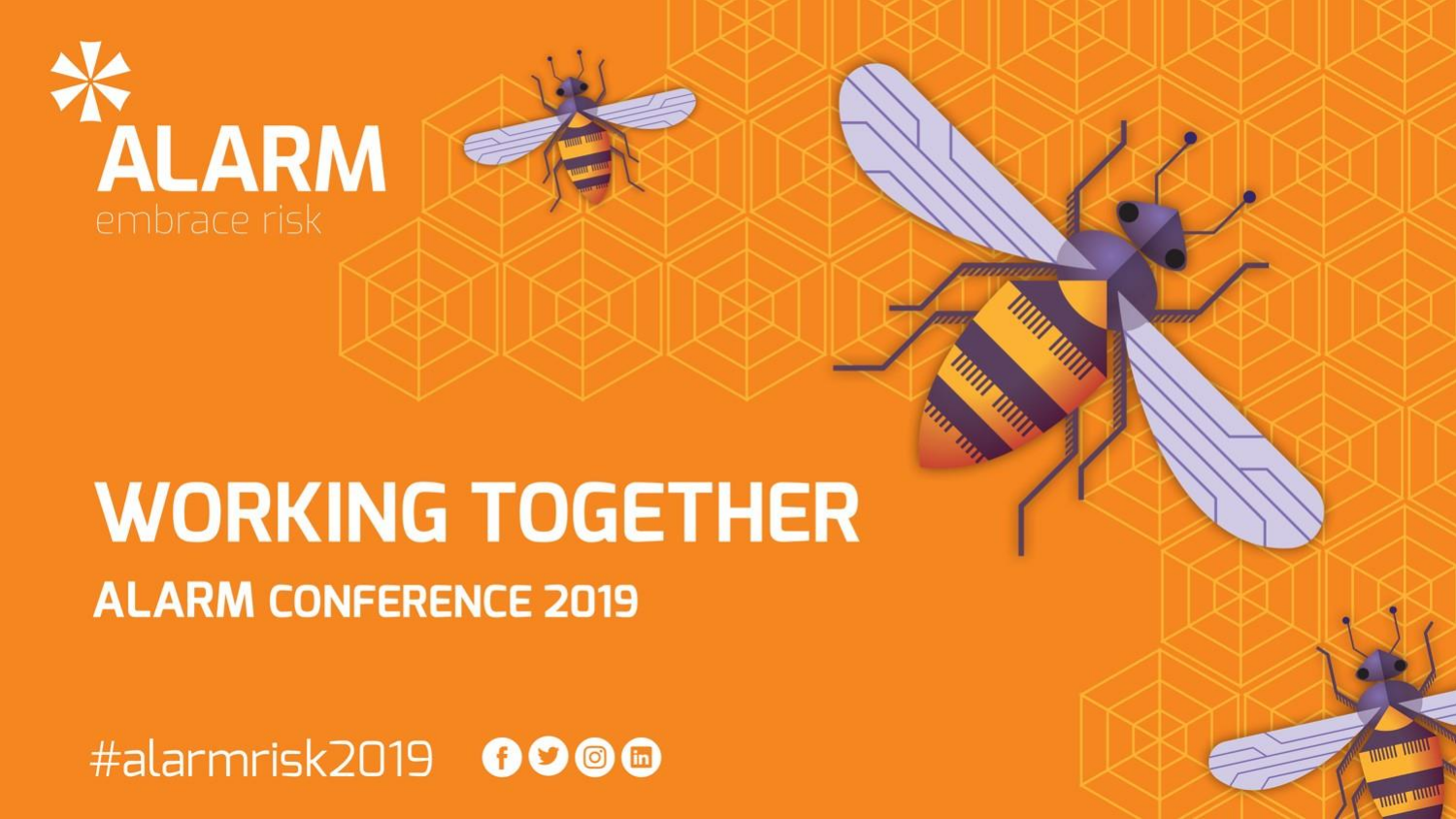# **Litigants in Person: Tips, Tricks and Compliance**

Steve Cornfield – Partner Jacqui Kendall – Partner

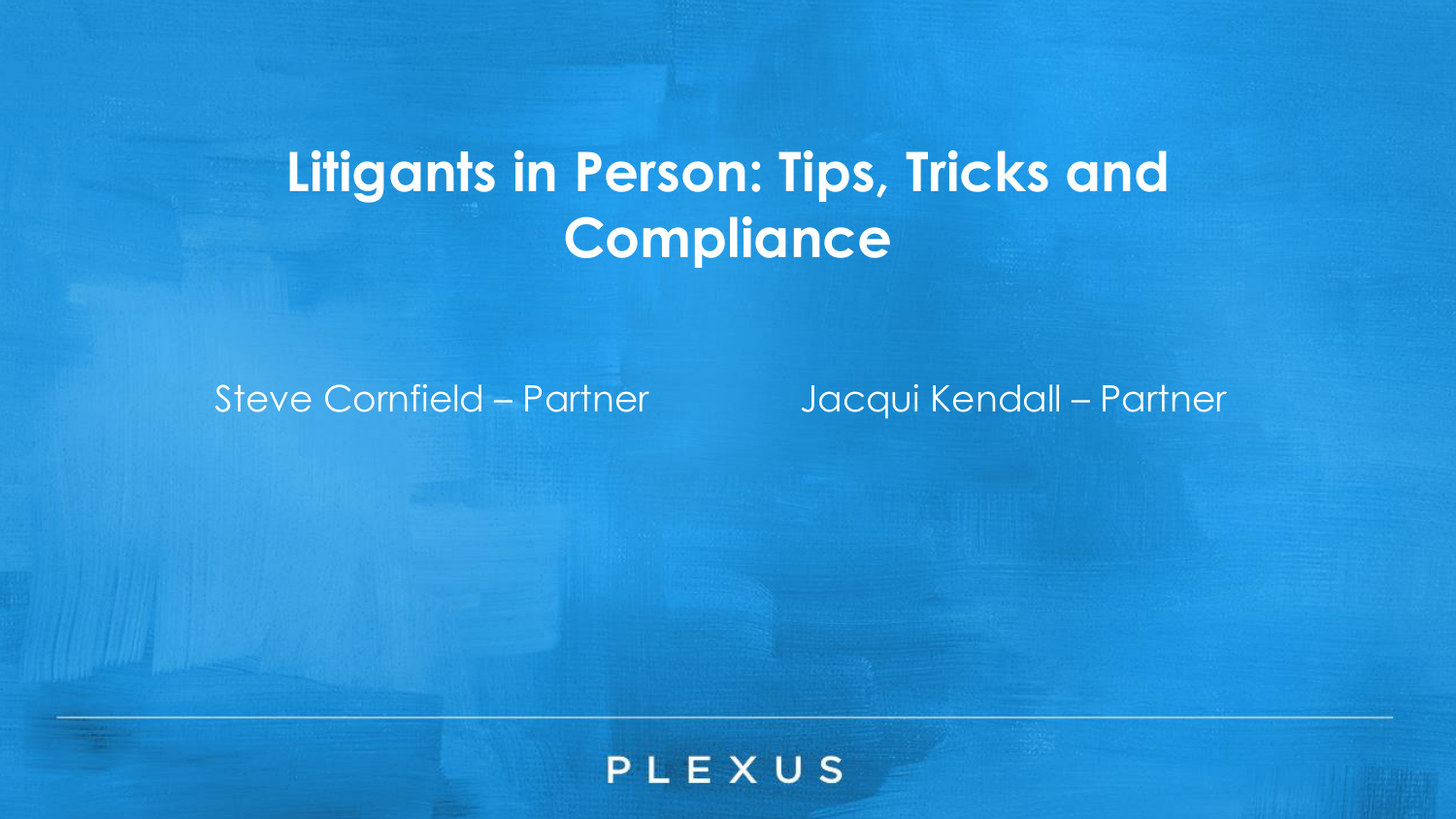# **Litigants in Person (LiP)**

Gov.uk:

"*You have the right to speak for yourself in Court without a solicitor or other legal professional.*

*You may choose to do this because:*

- *You think it is better to talk directly to the Judge, Jury or Magistrate yourself*
- *You cannot afford to pay legal fees"*

There has been an increase in LiP largely caused by:-

- Lack of legal aid
- Rise in the small claims limit [up to £10,000.00 for non-PI] and proposed increase to £5,000.00 for RTA and £2,000.00 for no RTA, from April 2020
- Changes in funding (lack of success fees)
- FD issues, prior to or following discontinuance
- There has been (likely to continue) a significant increase in LiP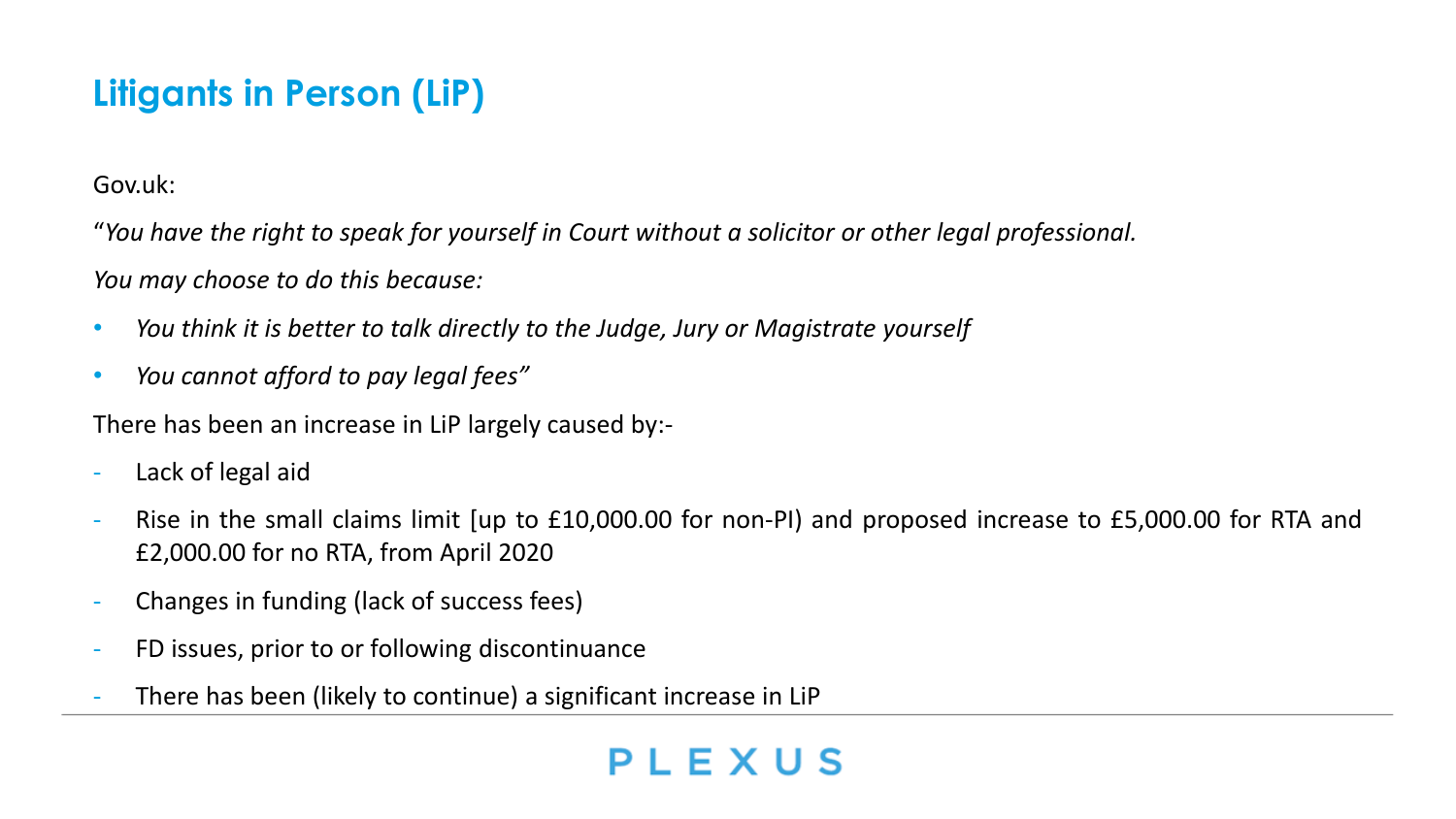# Jep  $4.6$  $10-$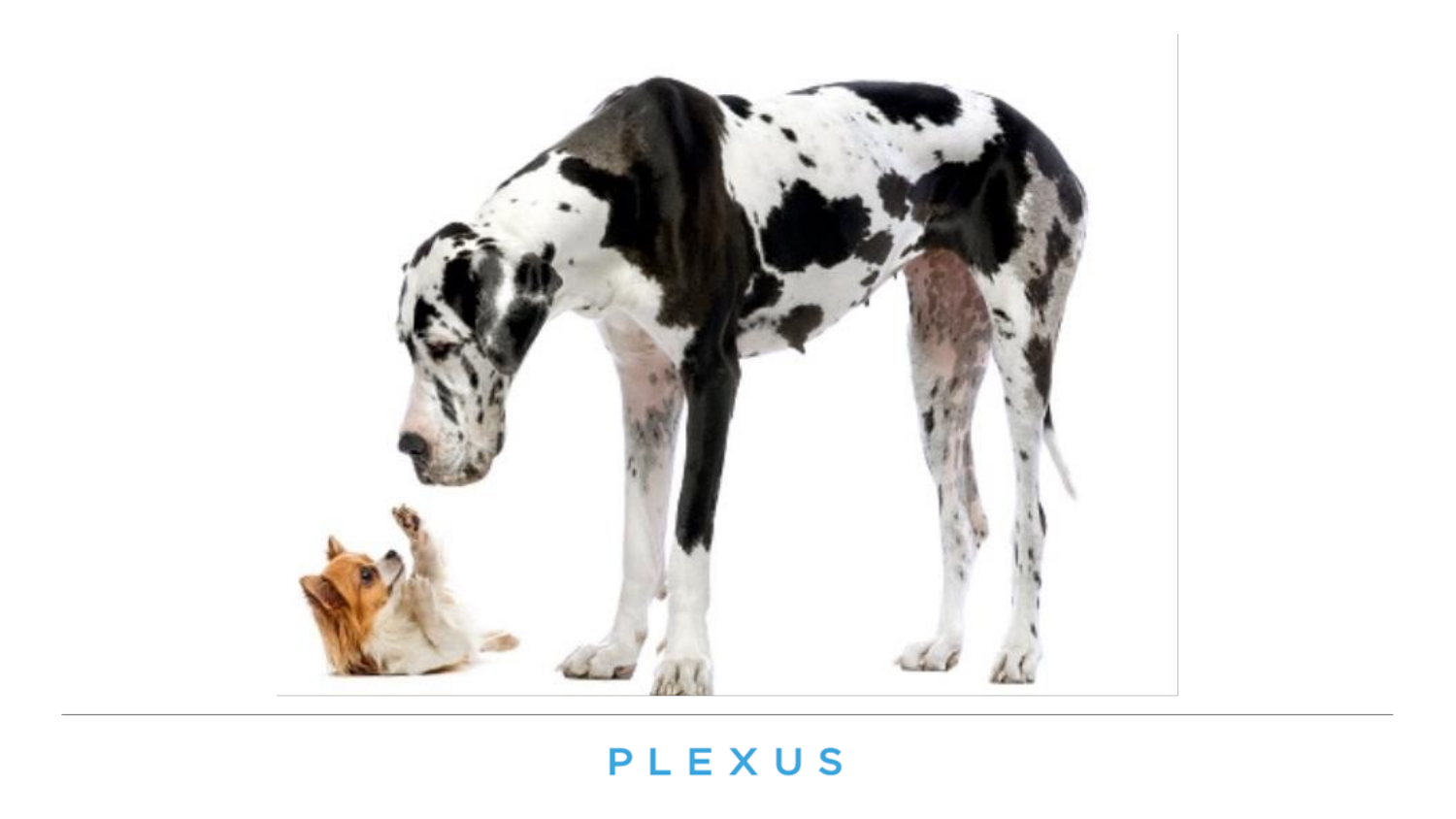#### **LiP: Issues**

- LiP potential lack of familiarity with process and proceedings
- The Court is required to strike a fair balance between parties
- Lack of understanding in relation to denial/defence (e.g. s58 Highways Act defence)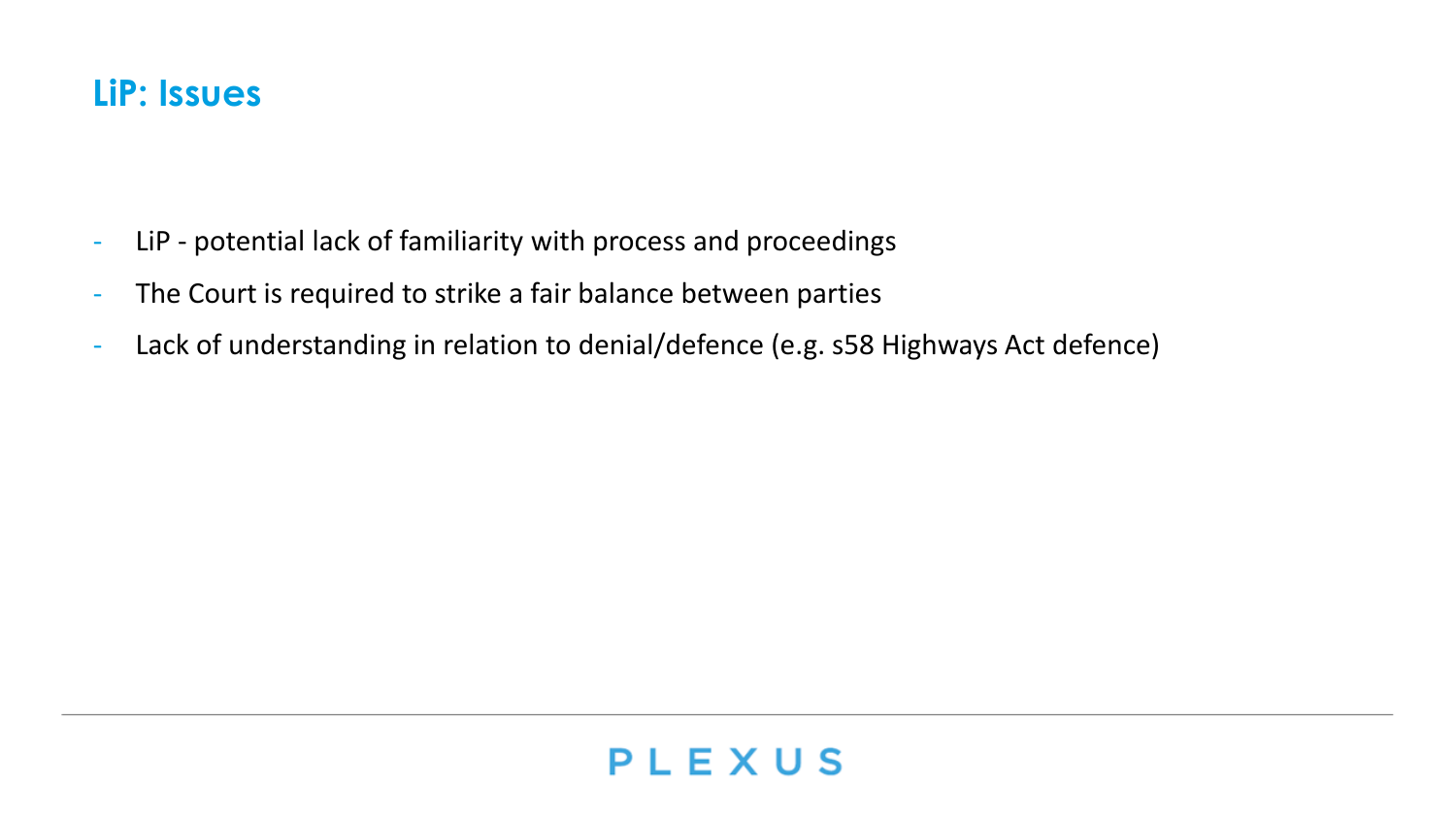#### **Dealing with LiP (1)**

#### **Guidance is provided to lawyers by the Law Society, including:**

- Not taking an unfair advantage
- Not bullying/being aggressive
- Not misleading
- Note: solicitors' duty to the Court and the importance of the administration of justice

#### **However:**

There is no obligation to help the LiP run their case or advise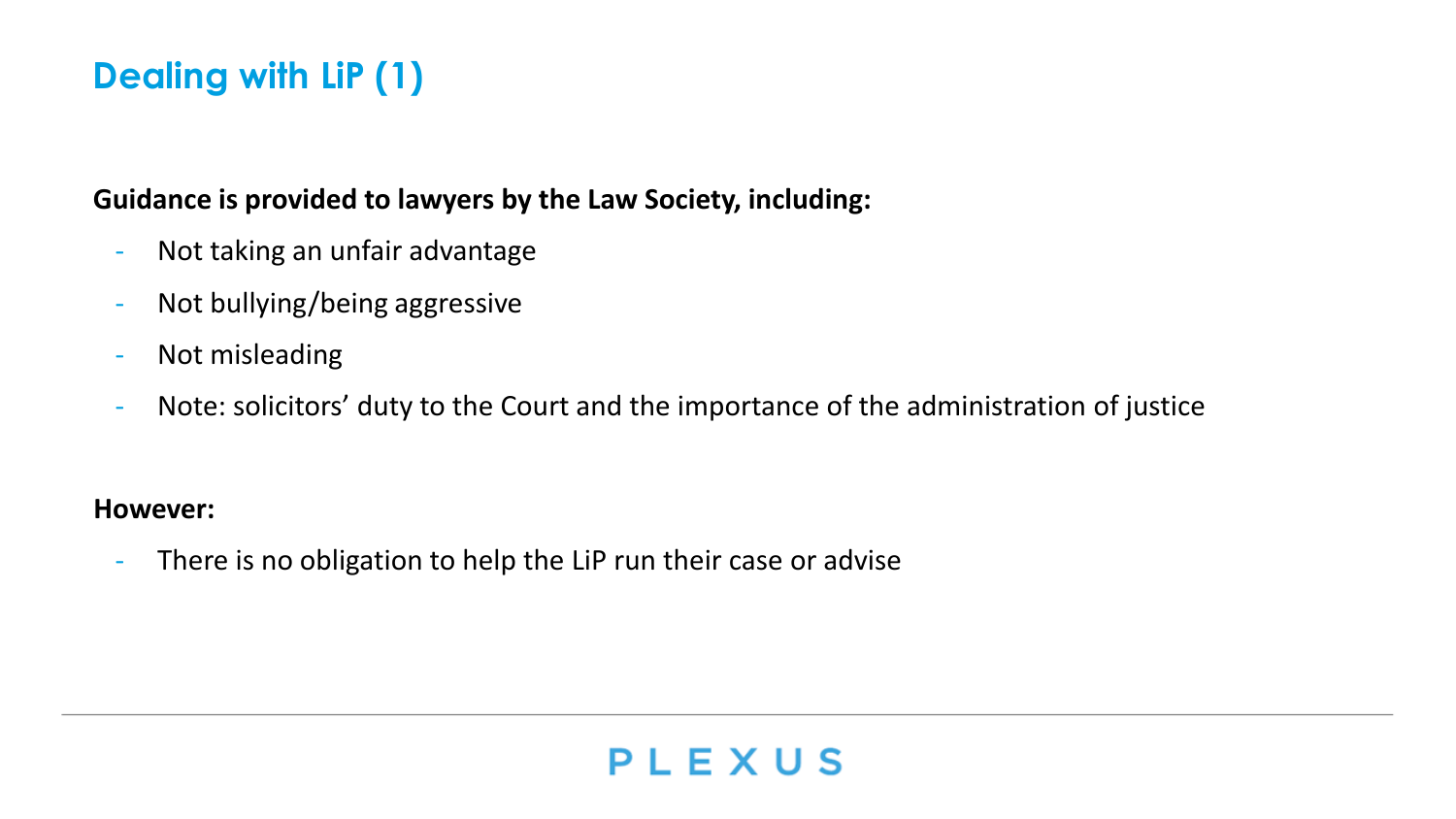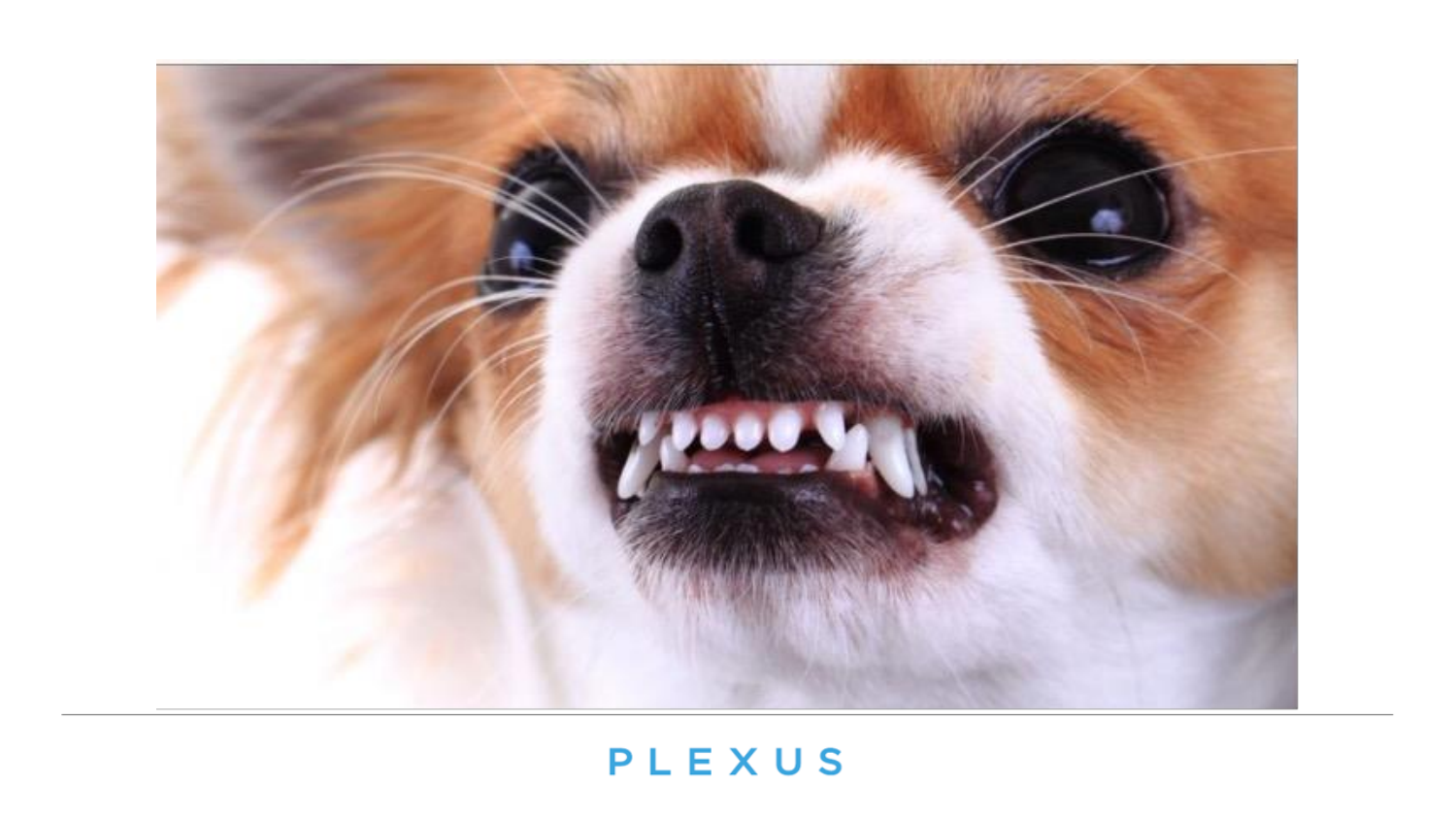# **Dealing with LiP (2)**

#### **Communication:**

- Keep it professional
- Within boundaries, be cooperative
- Remember, correspondence (save for WP) can be seen by the Court
- In initial contact, recommend the LiP seeks independent legal advice and issue reminders
- Be clear: avoid jargon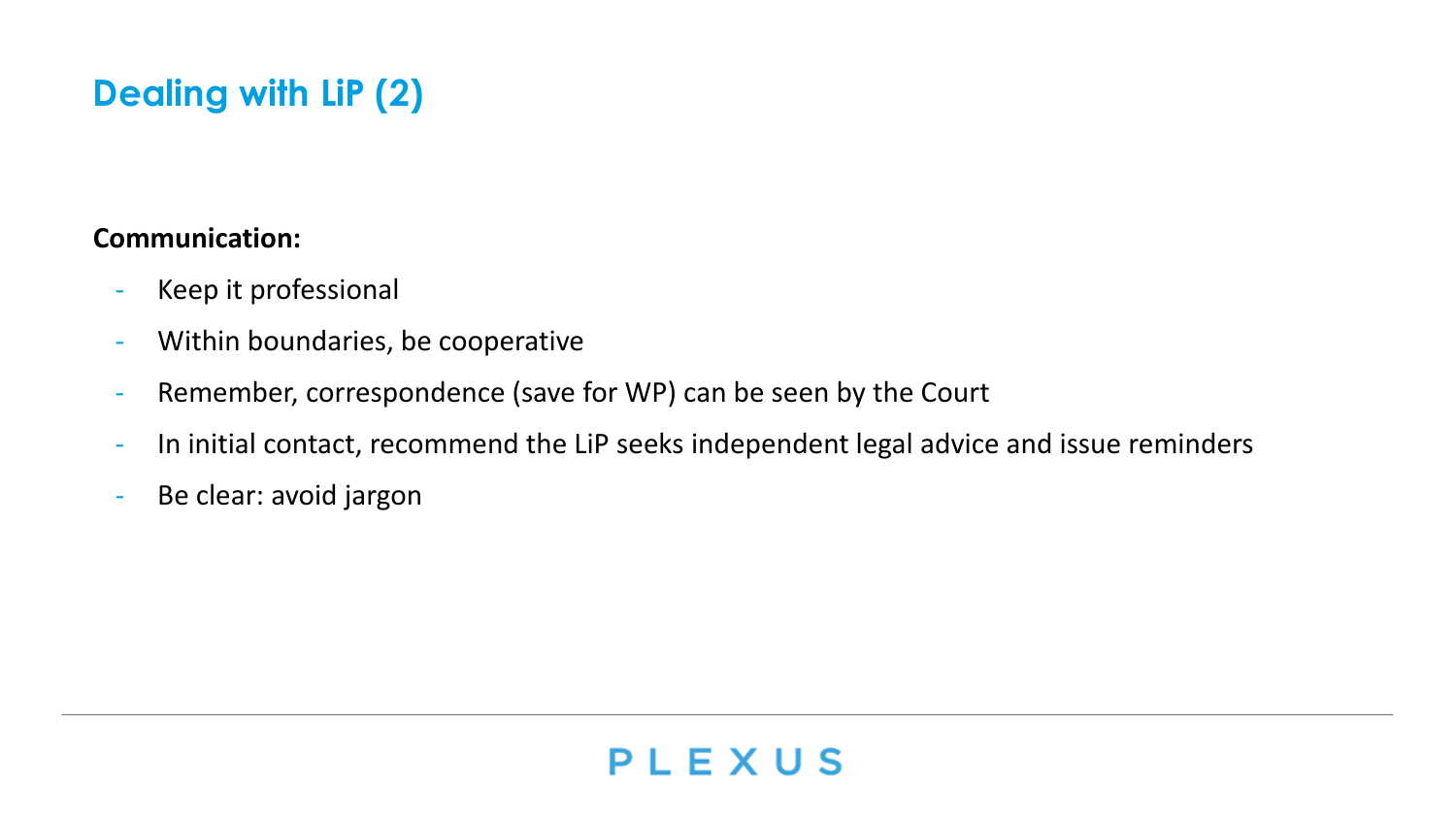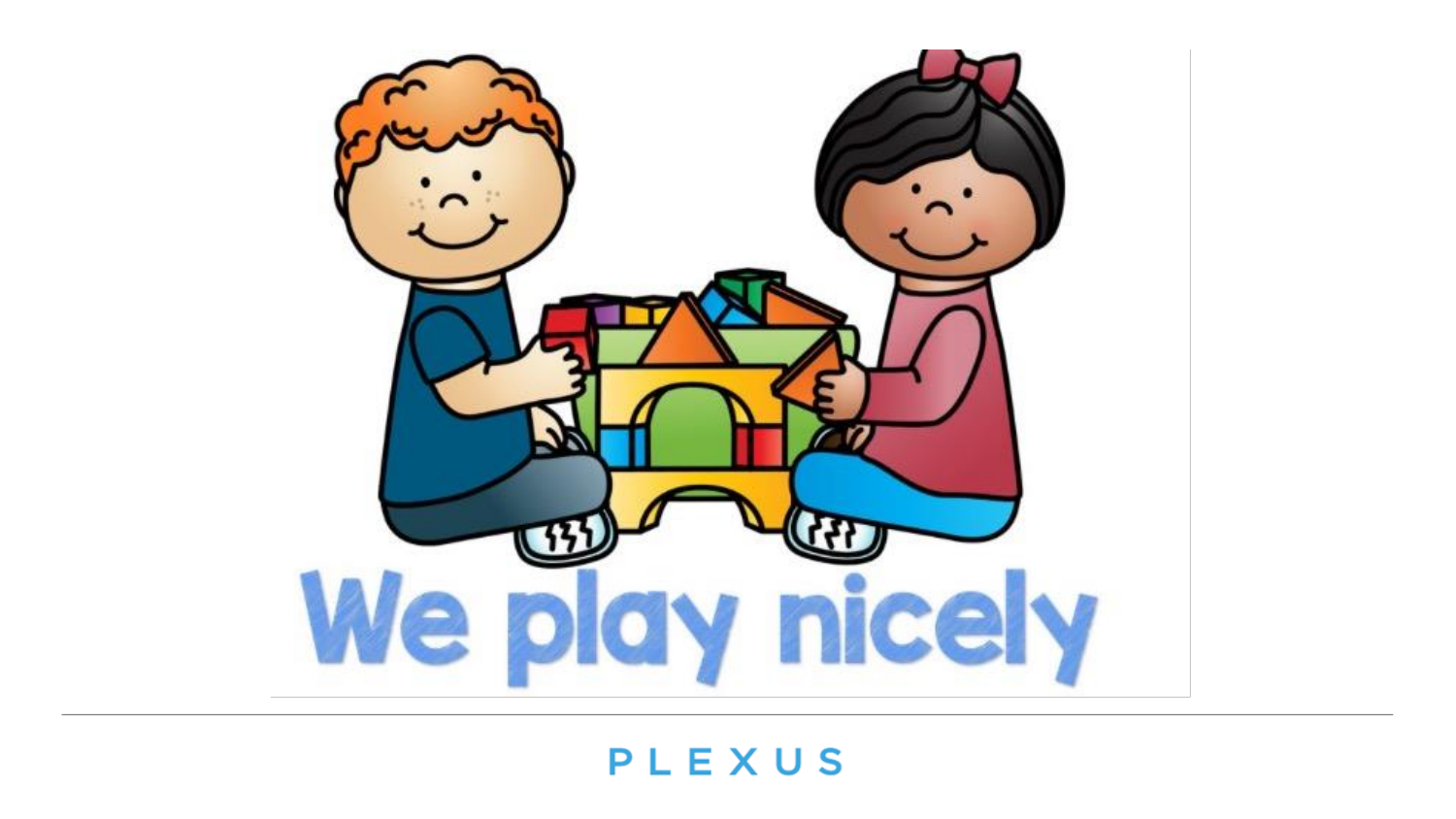# **Dealing with LiP (3)**

#### **Relevant Issues:**

- A LiP is less likely to be familiar with the law and procedures
- Make sure correspondence is fair and clear
- Consider content and nature of any telephone conversations (should it be in the presence of a colleague to confirm what was said – to avoid being misquoted at a later stage?)
- Without prejudice negotiations? It might be necessary to try and settle. Consider whether you can speak with the LiP on a WP basis. This should be a genuine attempt to settle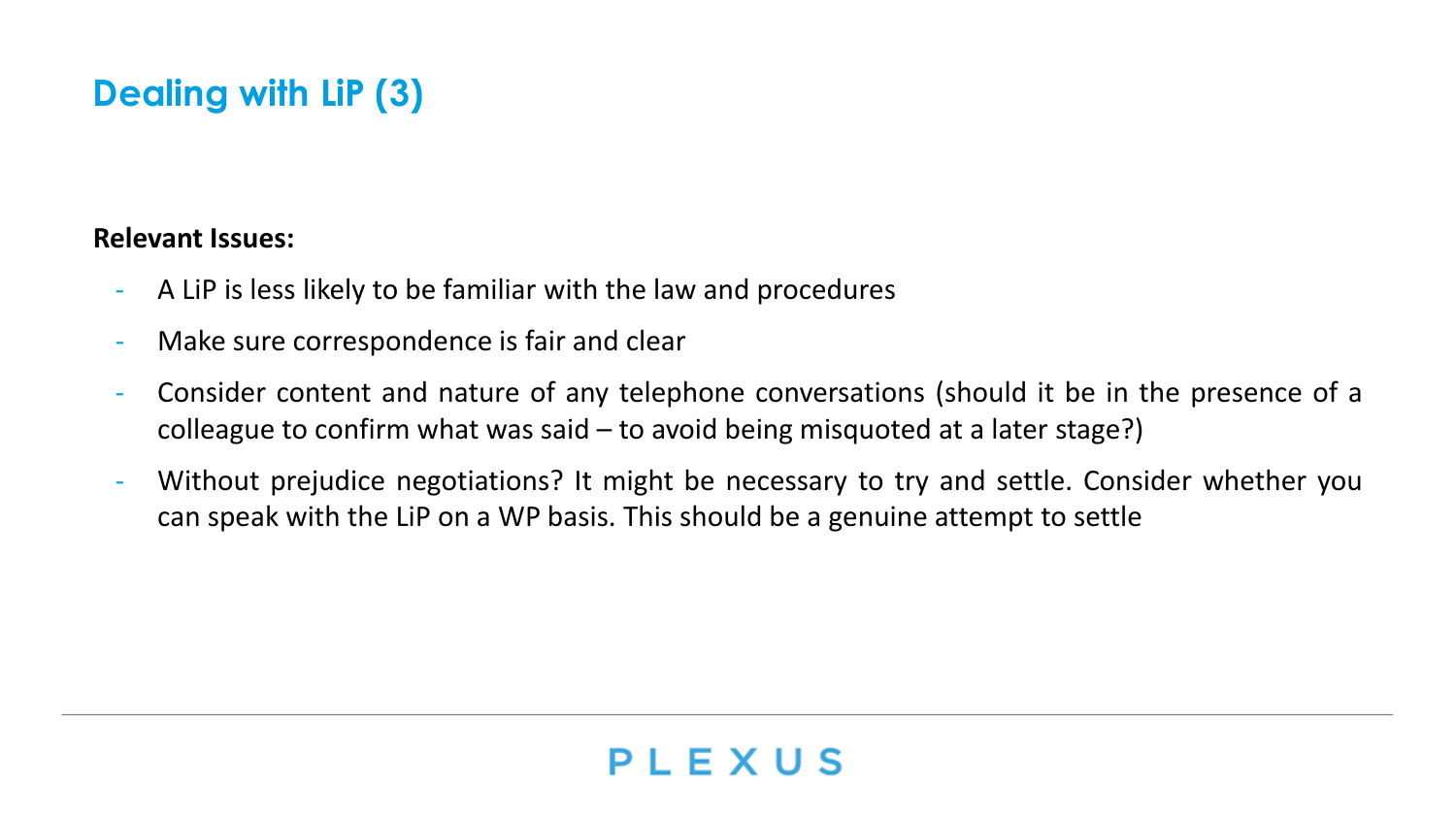## **Case Law (1)**

- Sang Kook Suh v Mace (UK) Limited [2016] EWCA Civ 4
	- A landlord and tenant dispute in relation to a lease.
	- The tenant was the LiP
	- LiP had a meeting with solicitor and made various disclosure/admissions
	- The solicitor stated that the purposes of the meeting was not to settle and therefore, Claimant could not say the content of meeting was WP
	- Court of Appeal took a broad brush approach to what constituted a WP meeting. Considered that it was to seek solution to litigation and thus, it was WP
	- As such content of the meting should be kept silent from the Court

#### **Issues**

- Evidencing what has been said during a meeting/conversation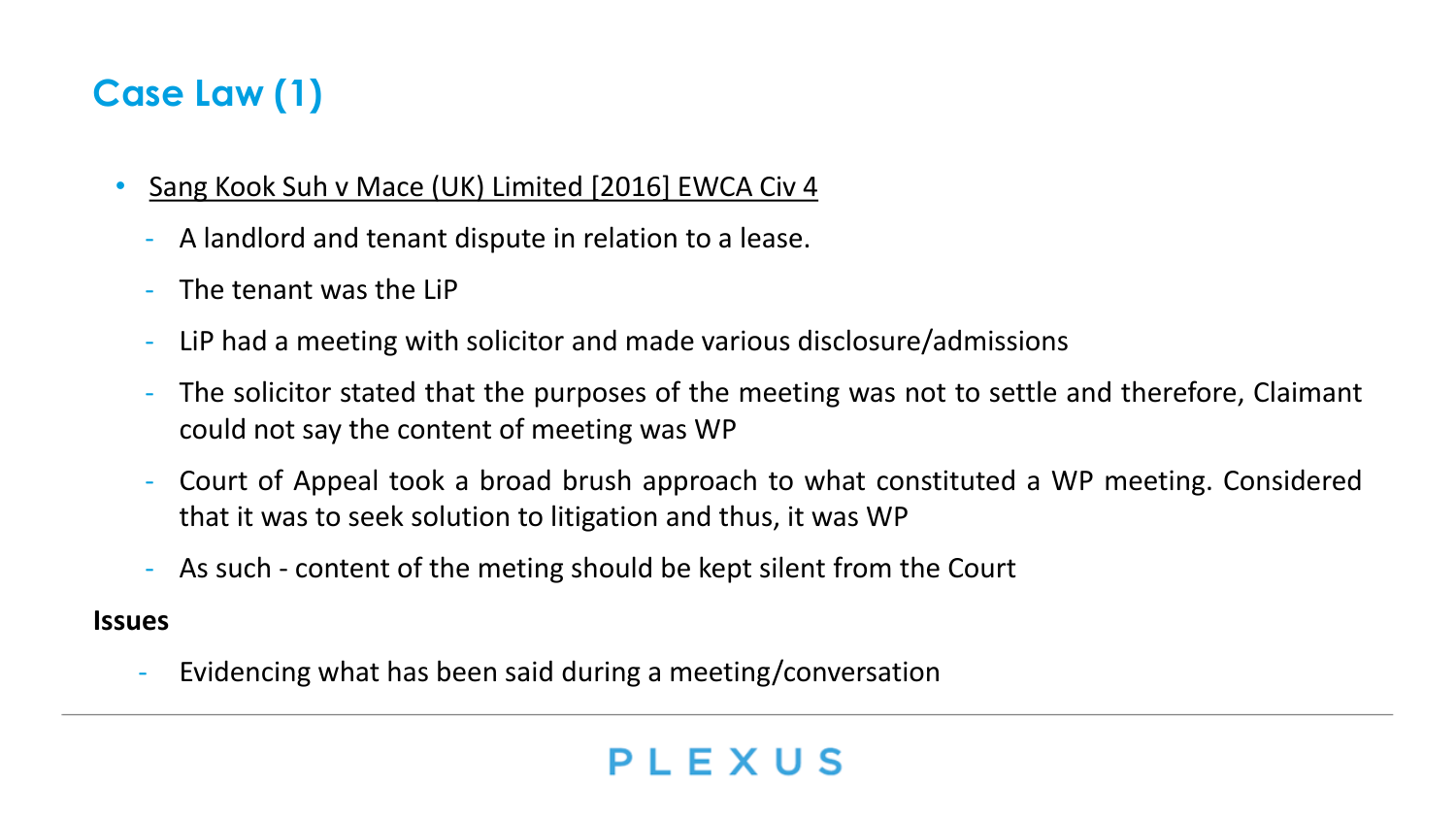#### **Case Law (2) - Compliance/Procedure**

- Barton v Wright Hassall LLP [2018] UKSC 12
- Should LiP be granted special status? Related to Claimant's failure to comply with Court rules relating to service of proceedings upon the Defendant's solicitors
- LiP attempted to serve Claim Form by email without D's sols' confirmation that they would accept service. Claimant failed to serve within the prescribed deadline and was struck out
- "*lack of representation that often justifies making allowances in making case management decisions and in conducting Hearings. But it will not usually justify applying to [LiP] a lower standard* of compliance with rules or Orders of the Court... the rules do not in any relevant respect distinguish *between represented and unrepresented parties*"
- It is reasonable to expect LiPs to get to know procedure of what they are doing and they do not have a lower standard of compliance with the rules/Orders
- Availability of CPR/guidance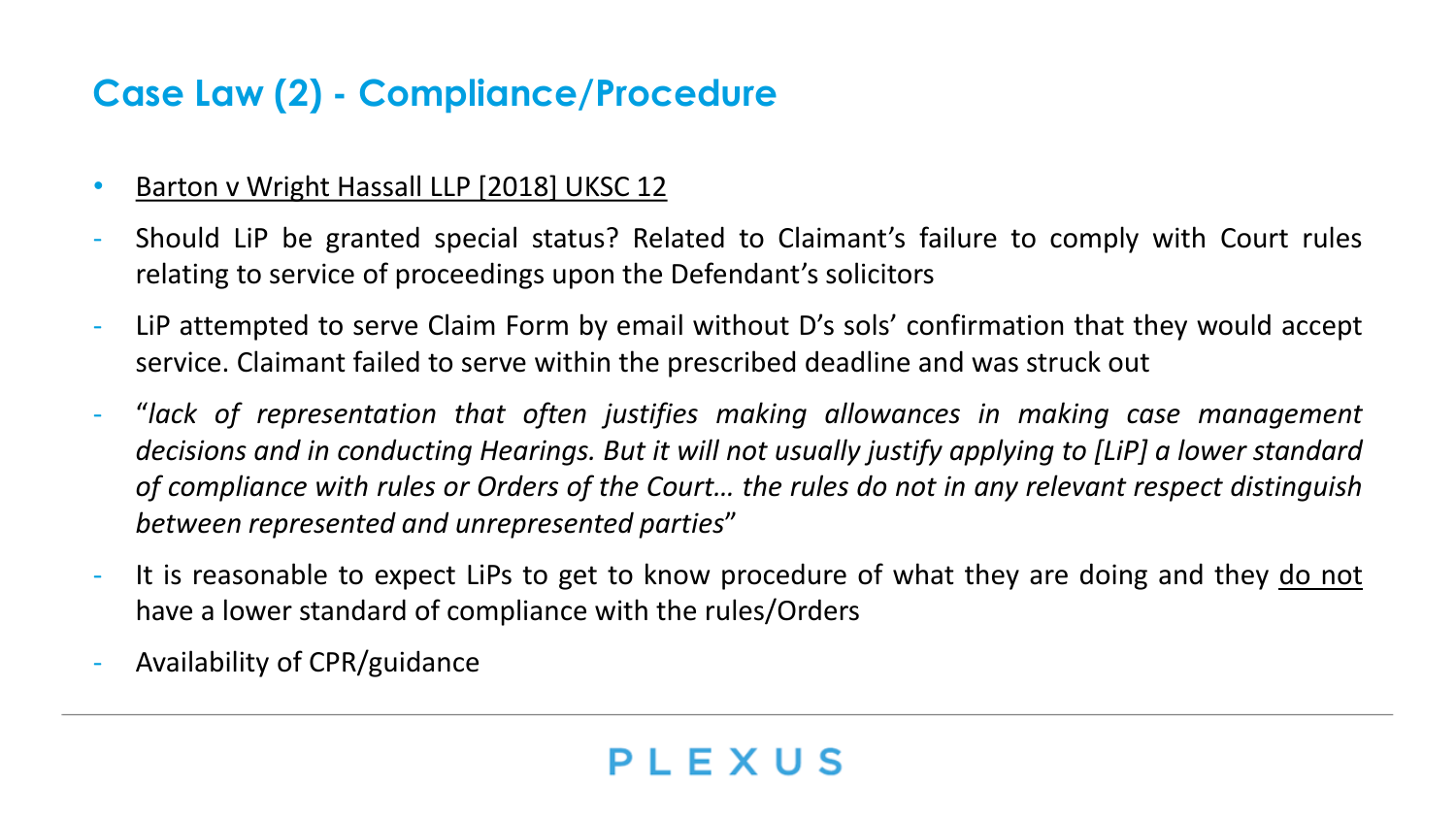#### **Case Law (3) - Compliance/Procedure (cont'd)**

#### **Reynard v Fox [2018] EWHC 443**

- The Claimant (LiP) bought a claim under the incorrect section of the Insolvency Act 1986
- The LiP was described as being "*an intelligent and articulate*" individual. The claim was struck out
- "You cannot successfully claim that an apple is an orange on the grounds that you do not know the *difference because you are a litigant in person. Defendants also have rights, including the right not to be made liable for causes of action that do not lie against them*"
- Thus, the Courts have again not allowed a LiP to continue in a mis-pleaded case, due to lack of legal representation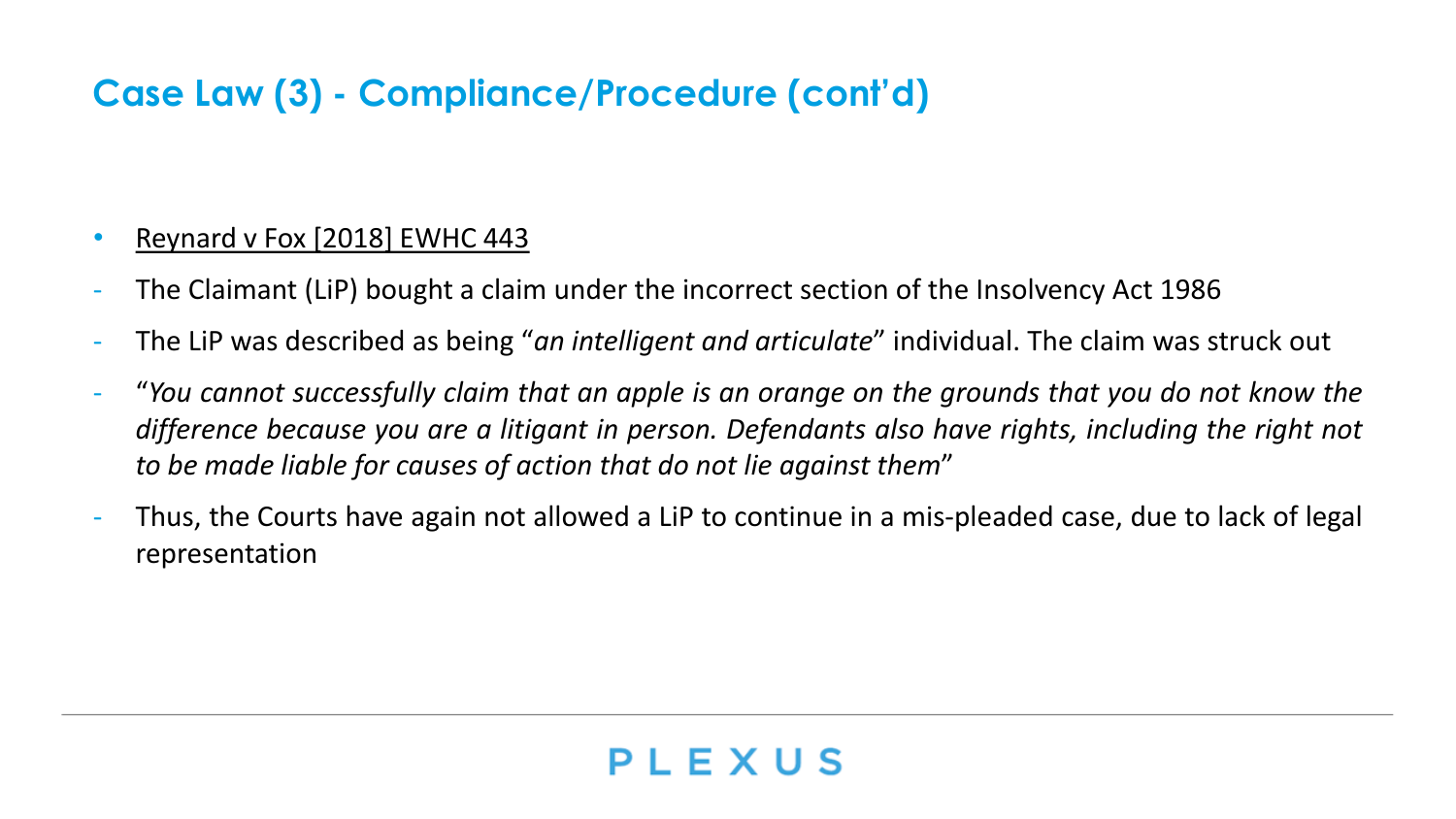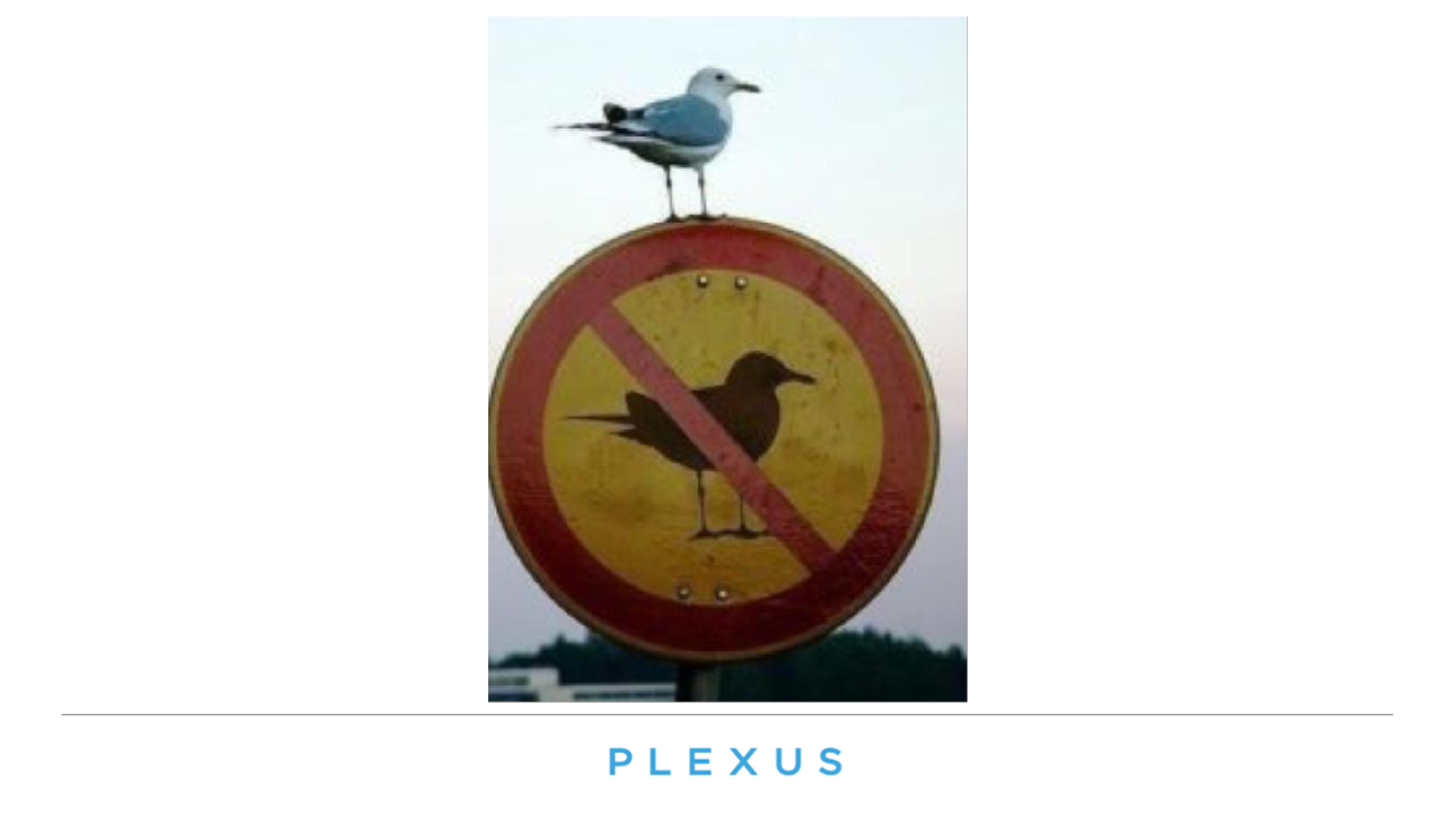#### **Pre-action Protocol**

Note section 1.7:

"If a party to a claim does not have a legal representative they should still, in so far as reasonably possible fully comply with this protocol. Any reference to a Claimant in this protocol will also mean the *Claimant's legal representative*"

#### **The Wheat from the Chaff**

- Many LiPs will present legitimate claims but struggle to obtain funding
- **However**, some might be time wasters and not prepared to listen to reason

#### **Vexatious Litigant**

- A litigant who persistently takes legal action without any merit (list on gov.uk showing vexatious litigants who are forbidden from commencing proceedings!)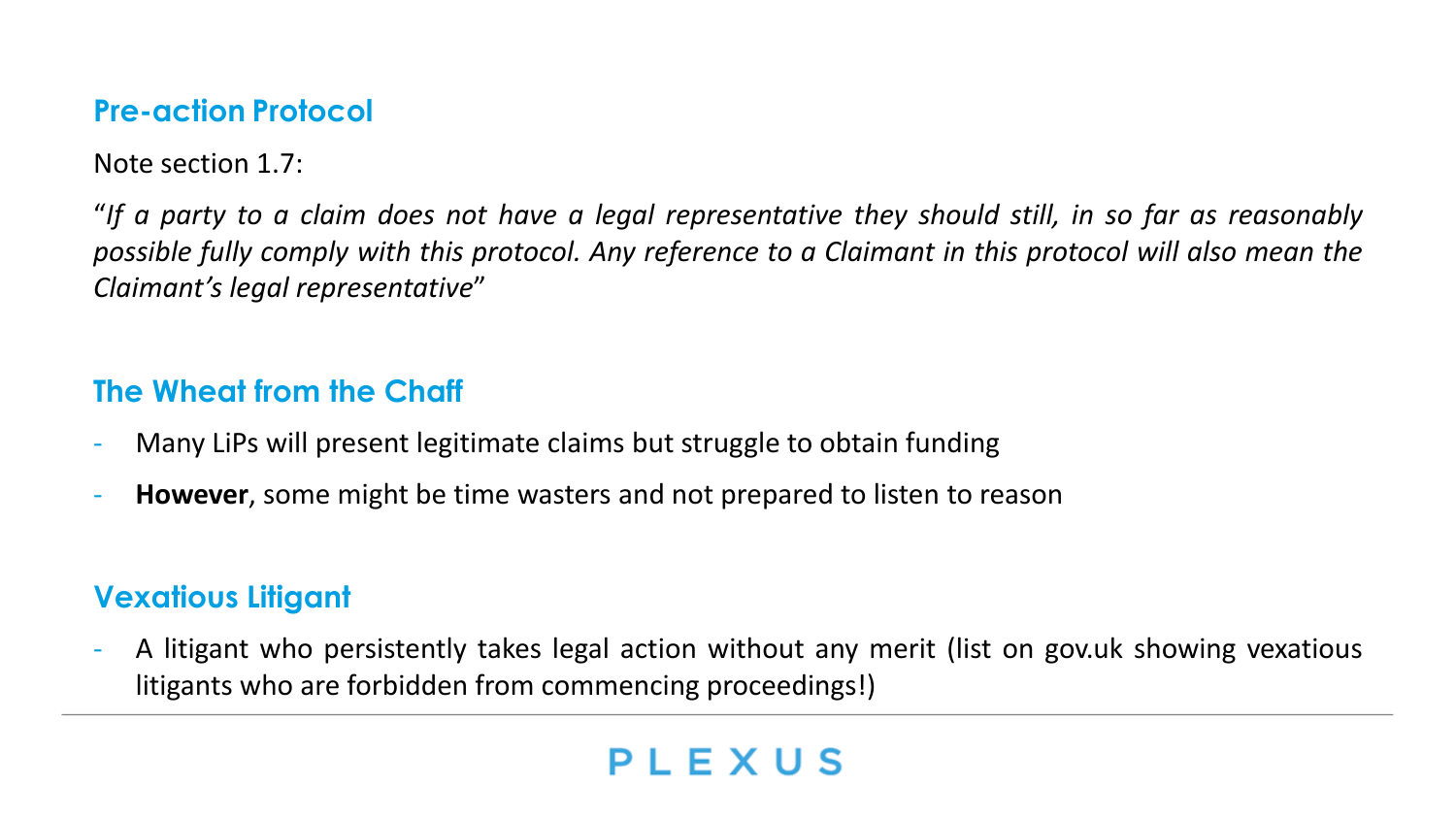#### **Strike out**

- Pursuant to CPR 3.4 can apply to strike out the claim, if there are no reasonable grounds for bringing the claim
- The Claimant has to:
	- 1. Set out the facts of the case;
	- 2. Set out a legal recognisable claim;
	- 3. Specify a remedy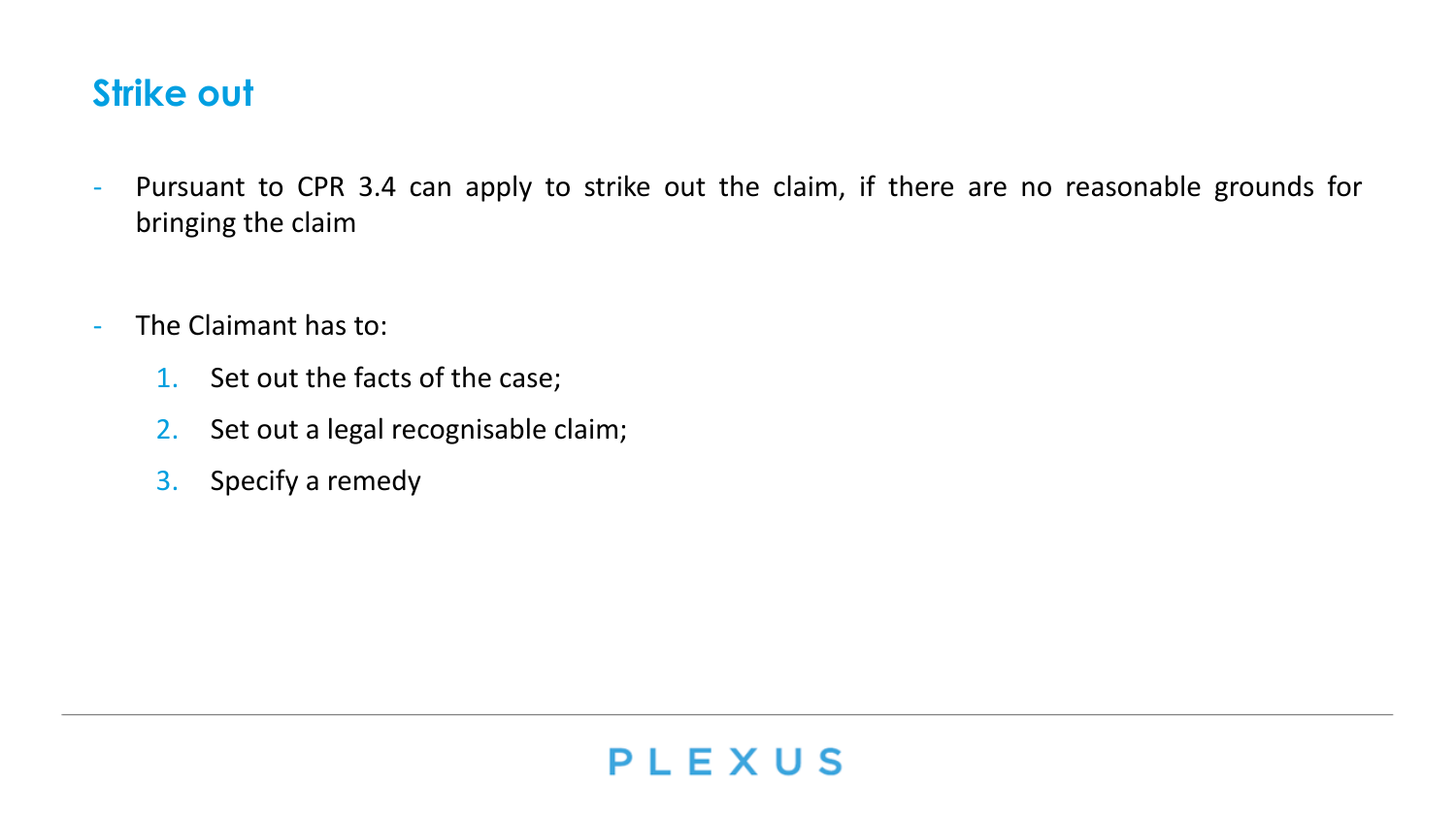#### **Case Study 1: Vexatious Litigant (JK)**

- Pre-litigation correspondence
- Proceedings: £200k
- First glance what are we missing?
- Action?
- Result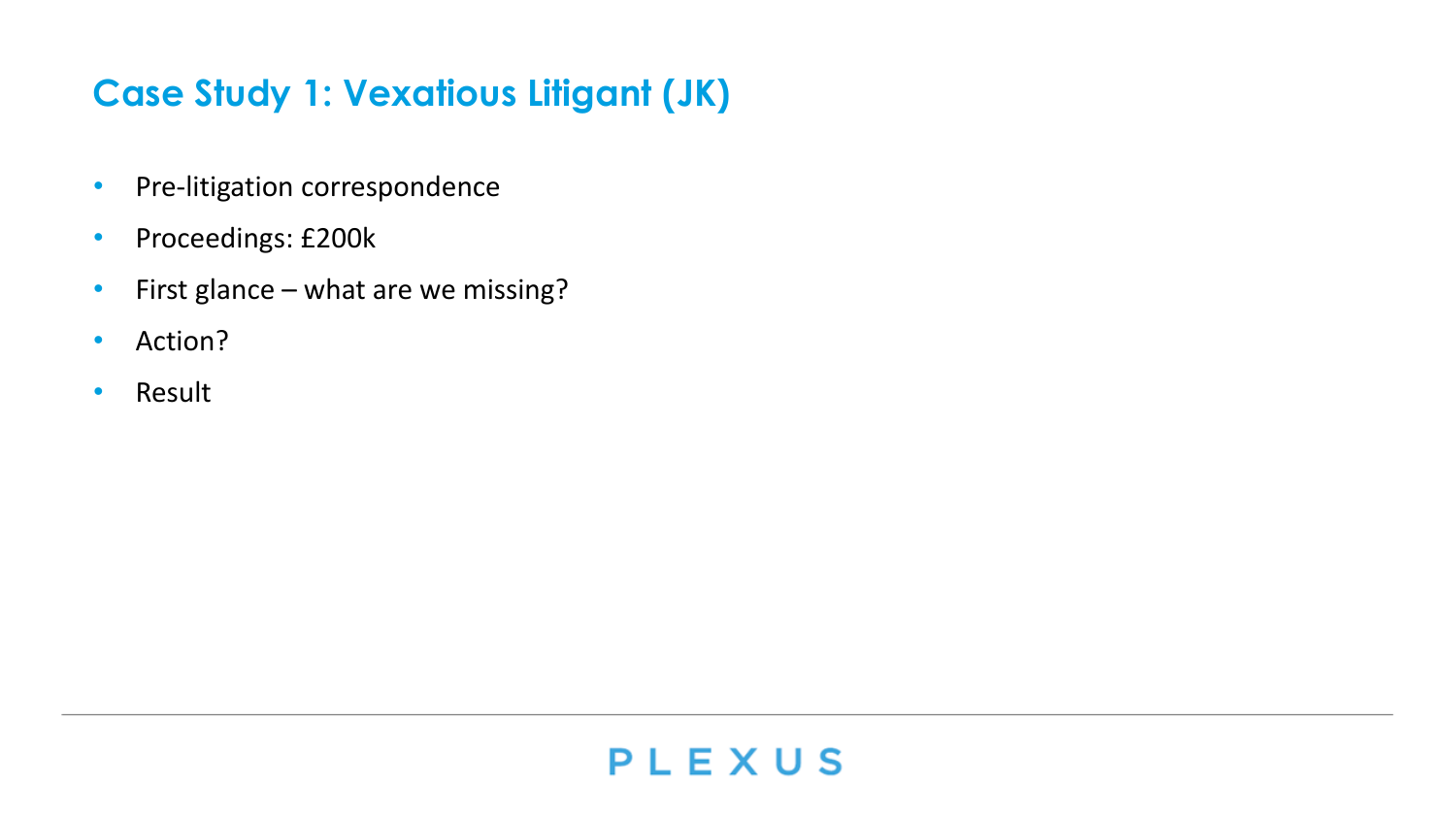#### **Case Study 2: The "straight bat" approach (SC)**

#### **Tactics:**

Despite of the lack of particularity with LiPs case, early decision making to press ahead to a SCT hearing

#### **NB:**

- Despite the limited value, note potential adverse <u>publicity</u>. An important case to succeed with (see headlines in local paper!).
- Tactics were to allow the Claimant his "day in Court" but prepare the case well to ensure maximum prospect of success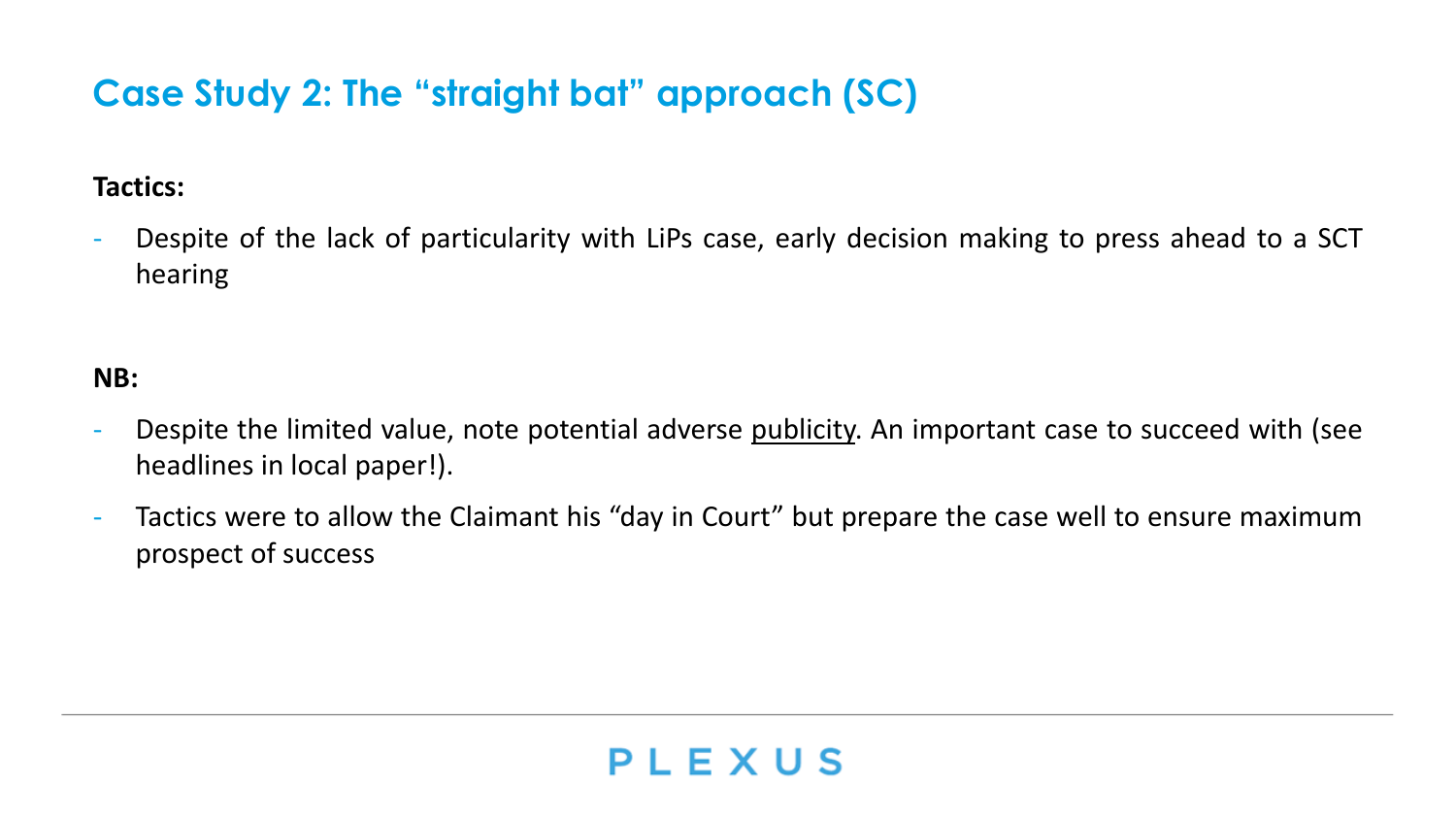#### **Case Study 3: Fraud (JK)**

- Ongoing case against LA, union led. EL claim for occupational asthma, up to £25k.
- Directions: FT, medical + occupational hygienist evidence =  $E\hat{E}$
- Over-embellishing a Schedule of Loss Part 18 Request for details
- Trial?
- Upon the LiP filing a Notice of Discontinuance, further information available re losses

- QOCS exception for FD apply to have FD issues heard, despite discontinuance
- Preparation for FD hearing with LiP
- To be continued…..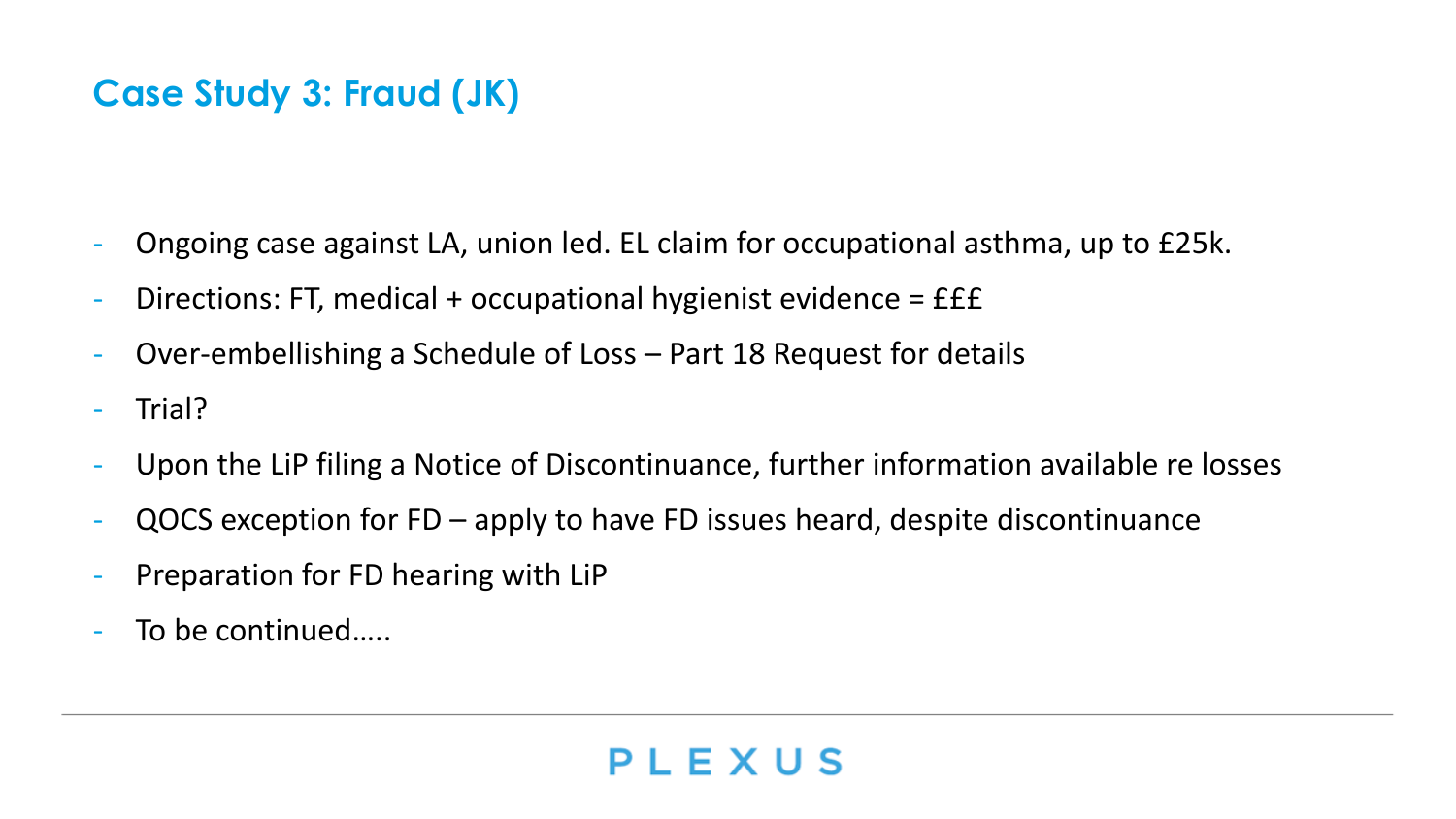#### **Close, Questions and Thanks**

• Any questions?